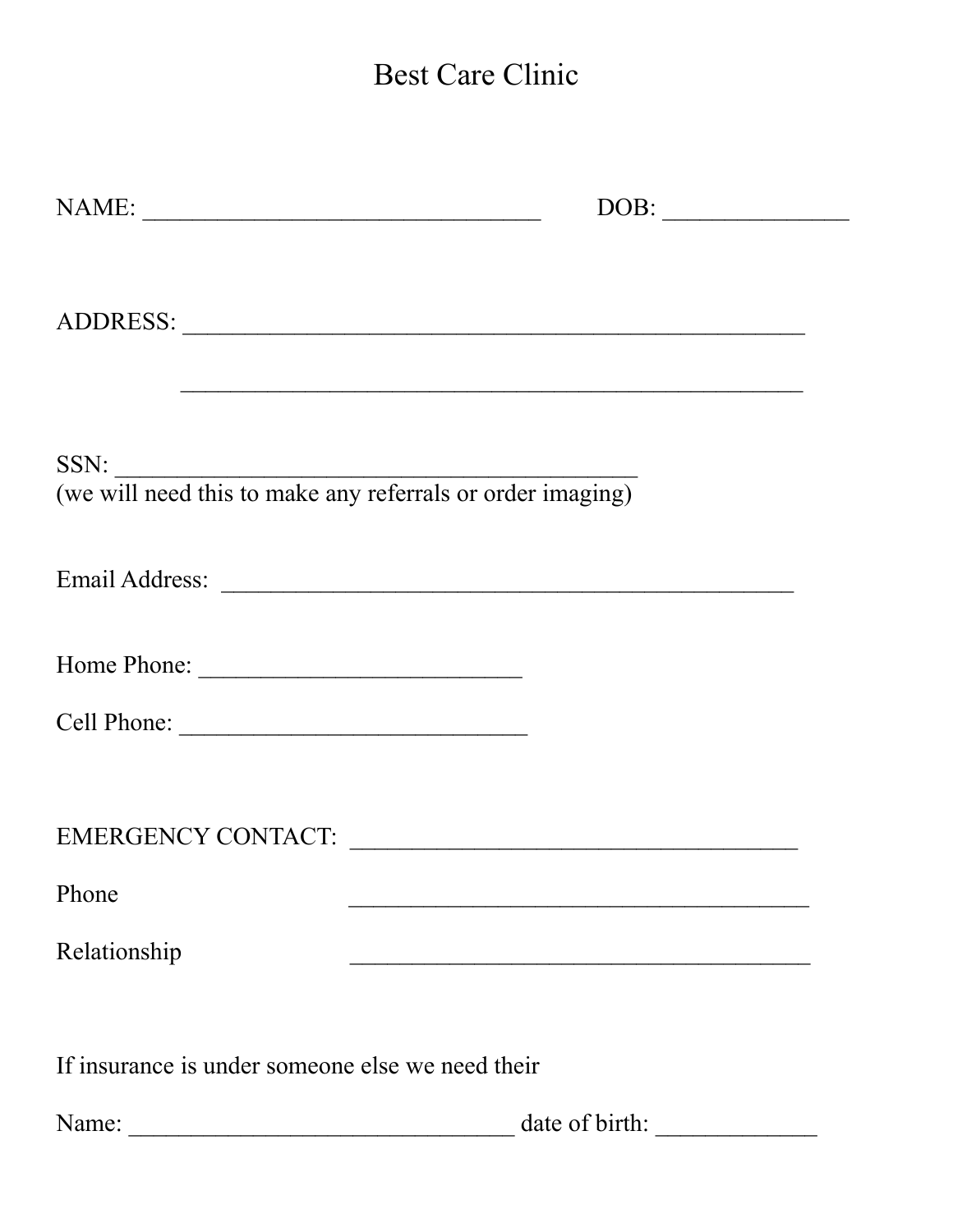We request that you bring all medication bottles with you to your first visit. If you are unable to do so, please fill out this page.

| Name:                        |                                  |
|------------------------------|----------------------------------|
| Medication Name and Strength | How Many Times a Day you take it |
|                              |                                  |
|                              |                                  |
|                              |                                  |
|                              |                                  |
|                              |                                  |
|                              |                                  |
|                              |                                  |
|                              |                                  |
|                              |                                  |
|                              |                                  |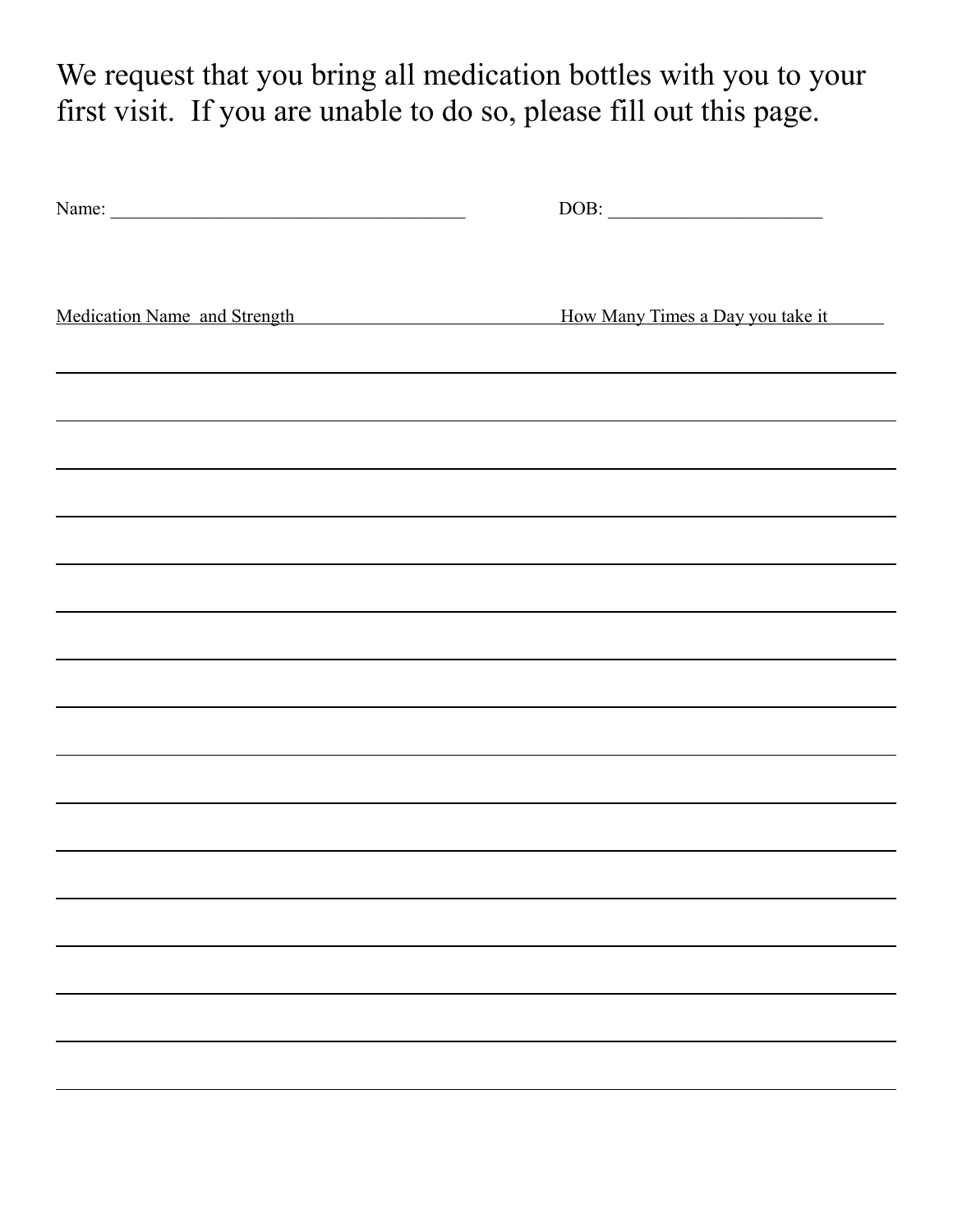## Best Care Clinic

|                         |                                                        | $\begin{tabular}{c} \bf{NAME} \end{tabular}$ $\begin{tabular}{c} \bf{NAME} \end{tabular}$       |
|-------------------------|--------------------------------------------------------|-------------------------------------------------------------------------------------------------|
|                         | ALLERGIES (Please list all allergies and what happens) |                                                                                                 |
|                         |                                                        | ,我们也不能在这里的时候,我们也不能在这里的时候,我们也不能不能不能不能不能不能不能不能不能不能不能不能不能。""我们的是我们的,我们也不能不能不能不能不能不能                |
|                         | PAST MEDICAL HISTORY: (Please check all that apply.)   |                                                                                                 |
| Arthritis Cancer (type) |                                                        |                                                                                                 |
|                         |                                                        | Anemia Depression Congestive Heart Failure Stroke                                               |
|                         | COPD Heart Attack Enlarged Prostate                    |                                                                                                 |
|                         |                                                        |                                                                                                 |
|                         | SURGICAL HISTORY: (Please fill in date)                |                                                                                                 |
|                         |                                                        |                                                                                                 |
|                         |                                                        | Appendectomy ______________ Arthroscopy ______________ Fracture Repair __________               |
|                         |                                                        | Hernia Repair _______________Hysterectomy _________________Vasectomy ____________               |
|                         |                                                        |                                                                                                 |
|                         |                                                        | Tubal Ligation ___________ Joint Replacement _________________Carpal Tunnel Release ___________ |
|                         |                                                        | Gall Bladder Removal ______________ Tonsillectomy ______________                                |
| Other:                  |                                                        |                                                                                                 |
|                         |                                                        |                                                                                                 |
|                         |                                                        |                                                                                                 |
|                         |                                                        |                                                                                                 |
|                         |                                                        |                                                                                                 |
|                         |                                                        |                                                                                                 |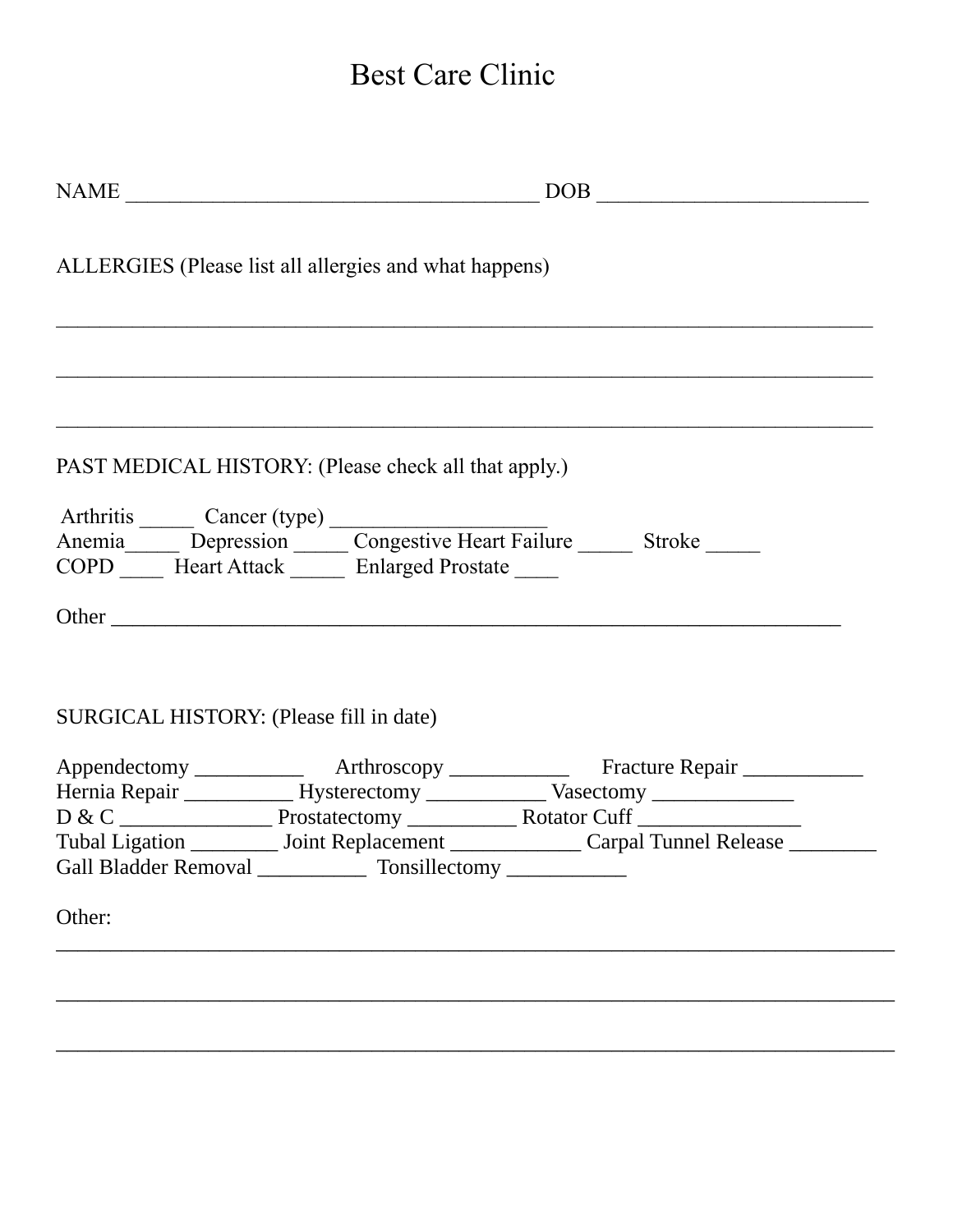|                        | Do You Have any of the Following Advance Care Directives:                                                                                         |
|------------------------|---------------------------------------------------------------------------------------------------------------------------------------------------|
|                        | Living Will Medical Power of Attorney DNR                                                                                                         |
| <b>FAMILY HISTORY:</b> |                                                                                                                                                   |
|                        | $(M = mother; F = father; B = Brother, S = Sister; GM = grandmother; GF = grandfather)$                                                           |
|                        |                                                                                                                                                   |
|                        | Asthma: ______________ Diabetes: _________________ High Blood Pressure: ________                                                                  |
|                        | High Cholesterol: ____________ COPD: _____________ Cancer, (type) _______________                                                                 |
|                        | Thyroid Disease: ____________ Stroke: ___________ Depression: ____________                                                                        |
| <b>SOCIAL HISTORY:</b> |                                                                                                                                                   |
|                        | Single Married Divorced Widowed                                                                                                                   |
|                        | Do you use Tobacco? None Cigarettes Cigars Smokeless Tobacco<br>How much? ___________________________When did you quit smoking? _________________ |

## ADDITIONAL COMMENTS: